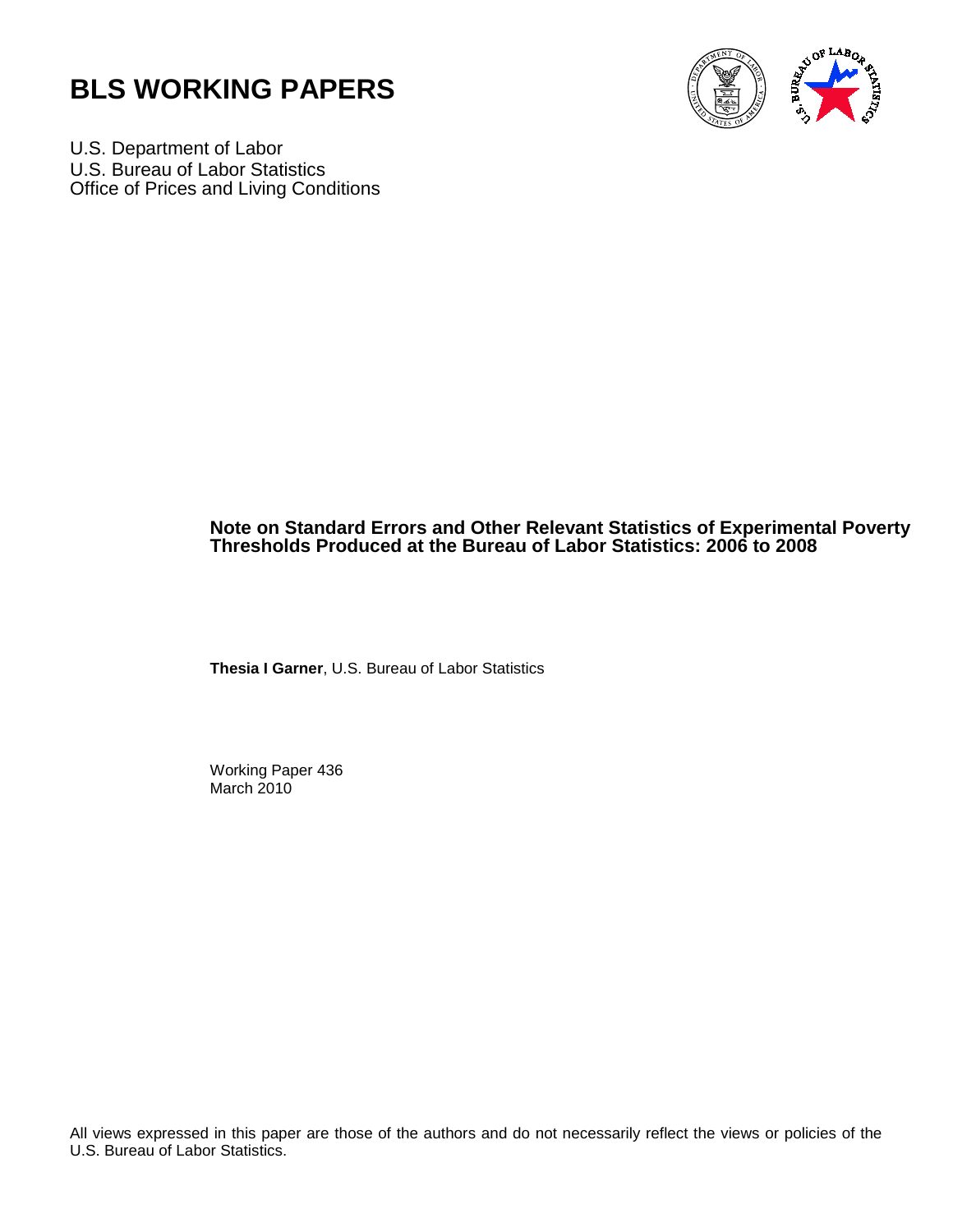## **NOTE**

## STANDARD ERRORS AND OTHER RELEVANT STATISTICS OF EXPERIMENTAL POVERTY THRESHOLDS PRODUCED AT THE BUREAU OF LABOR STATISTICS: 2006 TO 2008

Thesia I. Garner Senior Research Economist Division of Price and Index Number Research Bureau of Labor Statistics (BLS) Washington, DC 20212 202 691 6576 [Garner.thesia@bls.gov](mailto:Garner.thesia@bls.gov)

March 9, 2010

ı

In this note I provide results from ongoing research at the Bureau of Labor Statistics on experimental poverty thresholds.

The purpose of this note is to present the standard errors of National Academy of Sciences (NAS)-based thresholds based on food, clothing, shelter, and utilities (FCSU), and also those based on FCSU items plus medical care (FCSUM). For both sets of thresholds, mortgage principal payments are included in the shelter expenditures of homeowners with mortgages.

Thresholds are presented for reference families that consist of two related adults and two children. The methodology used for the 2008 thresholds was applied throughout the study. The 2008 thresholds match those on the Census Bureau website.<sup>[1](#page-1-0)</sup> However, the estimated thresholds for 2006 and 2007 differ from those on the Census Bureau website due to changes in the methods to produce the thresholds, introduced in the fall of [2](#page-1-1)009. $^2$  See Garner and Short 2010) for a description of the procedures used to produce the thresholds.<sup>[3](#page-1-2)</sup>

Standard errors are produced using the method of balanced repeated replications with 44 replicates created by the BLS Division of Consumer Expenditure Surveys. The full sample of data is used to produce the thresholds presented below, while the 44 replicates are used to produce the standard errors.

These results reveal that the standard errors of the changes in the thresholds from year to year are smaller than the standard errors of the annual thresholds. This is expected since each year's threshold is based on a rolling 12 quarters of data, and there is a considerable amount of overlap in the data used to compute the thresholds of two consecutive years.

<span id="page-1-1"></span><span id="page-1-0"></span><sup>&</sup>lt;sup>1</sup> See,<http://www.census.gov/hhes/www/povmeas/tables.html>.<br><sup>2</sup> Changes in the computer programs to produce the thresholds were introduced over the years as Garner and Short worked with the CE data more and more in a poverty thresholds framework. Changes in the computer code reflected refinements in the definition of expenditures.<br><sup>3</sup> Garner, Thesia I. and Kathleen S. Short, "Identifying the Poor: Poverty Measurement for the U.S. from 1996 to 2005," *Review of* 

<span id="page-1-2"></span>*Income and Wealth*, published online January 25, 2010.